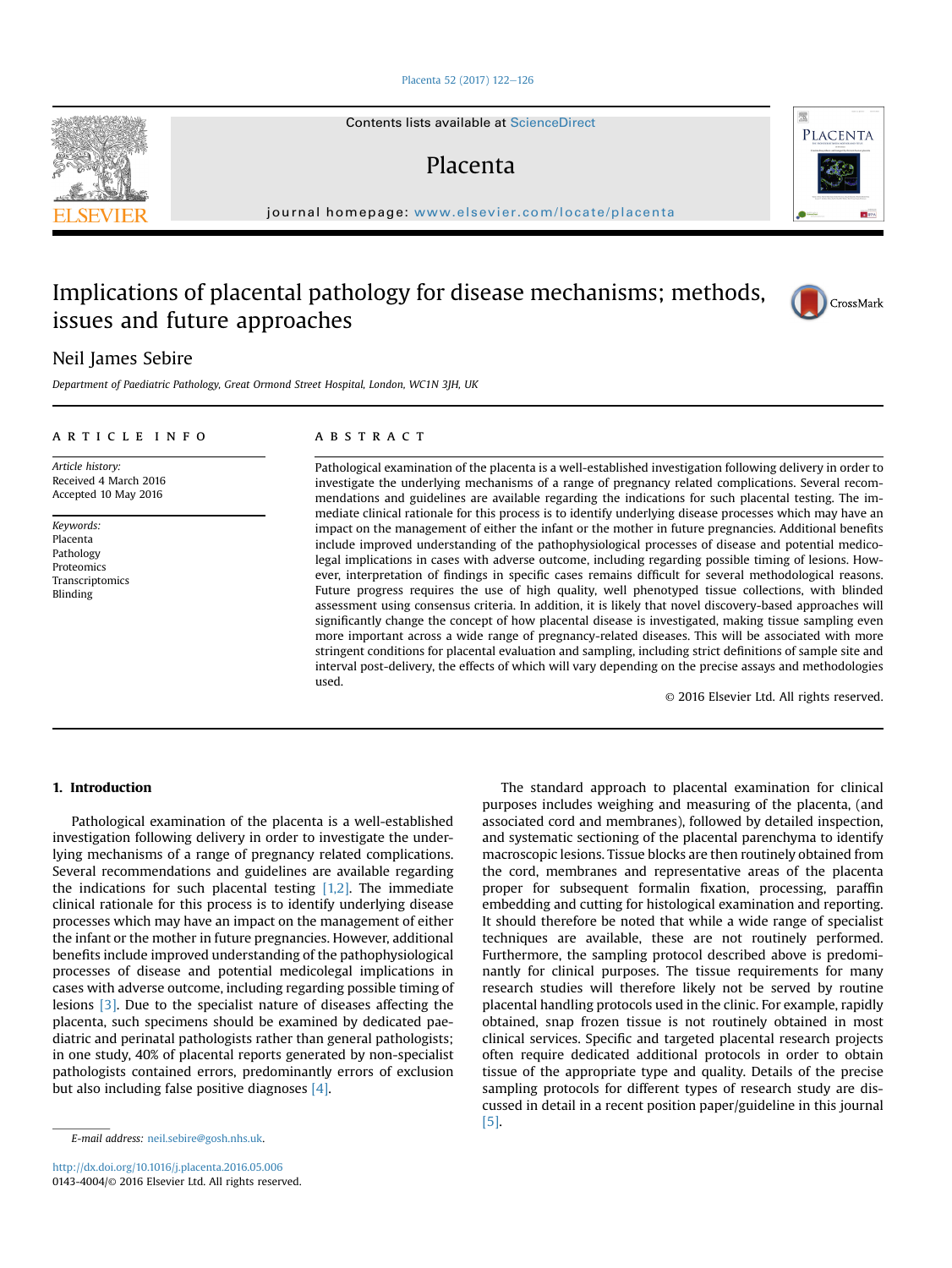#### 2. Contributions of placental pathology to disease pathophysiology

The histological evaluation of placentas from different patient groups has illuminated our understanding of the underlying disease processes which may result in a range of clinical phenotypes. Two examples to illustrate this area are preterm birth (PTB) and intrauterine growth restriction (IUGR). Studies of PTB have determined that a major cause is ascending genital tract infection, which has a strong relationship to gestational age; chorioamnionitis affects the great majority (>80%) of mid trimester spontaneous losses and severe early preterm deliveries, whereas this is less common towards term, where it affects around 10% of deliveries [\[6\]](#page-4-0). Other causes of PTB include changes of maternovascular malperfusion (MVM; see below), but other cases may demonstrate no significant placental pathology, and are likely a consequence of maternal factors such as cervical incompetence or idiopathic onset of preterm labour [\[7,8\].](#page-4-0) The finding that several categories of disease and mechanisms may result in an apparently common clinical phenotype is important, since it allows targeted strategies to be derived specific to each mechanistic group.

Similarly, studies examining placental findings in IUGR across all gestations have reported that around one half of cases demonstrate features of typical maternovascular malperfusion (MVM) secondary to impaired trophoblast invasion with defective conversion of uterine artery branches into low resistance uteroplacental vessels [\[9,10\]](#page-4-0); Fig. 1. It is further recognised that there is significant overlap between features of early onset IUGR and early onset pre-eclampsia (PET), sharing common placental changes. More recently, there has been wider appreciation that early versus late-onset IUGR and PET show differing patterns of pathology, with late onset cases often associated with minimal placental histological abnormalities suggesting that these entities may have different underlying mechanisms, with more late onset cases associated with impaired maternal adaptation [\[11\].](#page-4-0) Finally, as with PTB, smaller subgroups may demonstrate other, specific, pathologies, such as chronic histiocytic intervillositis or massive perivillous fibrin deposition, whilst others may be associated with no significant morphological abnormalities, their mechanisms remaining uncertain, but for example, being due to impaired transport functions.



Fig. 1. Photomicrograph of a maternal decidual vessel demonstrating pathological changes of atherosis, with fibrinoid change and foamy macrophage infiltration of the subintimal region. (Haematoxylin and Eosin, original magnification  $\times$ 100) These changes indicate significant maternal vasculopathy, which may be associated with a range of underlying conditions and complications such as pre-eclampsia.

#### 3. Issues with placental pathology approaches

Despite the undoubted value of placental histological evaluation for recognition of patterns of underlying pathophysiology in groups of patients, there are several difficulties with the traditional approach on which much of the existing data is based. Firstly, placental histological evaluation is in many ways more difficult than other areas of diagnostic pathology, such as oncology for instance, since in the majority of cases, there are few morphological findings that are unequivocally diagnostic of a particular condition or phenotype, and no specific immunostain or routine molecular investigation can provide a definite 'gold standard' diagnosis. For most conditions, such as IUGR, there are few pathognomonic lesions which are never encountered in clinically uncomplicated pregnancies, (with the probable exception of acute atherosis), and most of the findings in IUGR simply occur more frequently, and in different combinations, than in controls [\[12\].](#page-4-0) This requires a subjective assessment of the significance of such features in a given case meaning that when evaluating data from retrospective studies it is often impossible to separate the objective findings present from the subjective interpretation of such findings, which may obviously vary according to the reporting pathologist.

Furthermore, in general, for individual cases there is poor correlation between the extent of histological changes and clinical severity of disease. This is likely in part due to sampling issues, but also because of the varied underlying mechanisms and maternofetal interactions which may result in a clinical phenotype. For example, in term PET, even clinically severe disease may be associated with only mild morphological changes of the placenta [\[13\].](#page-4-0)

#### 3.1. Poor clinical phenotypes

A further significant difficulty in interpretation of placental findings is related to the loose clinical phenotypes used for both cases and controls in many historical studies. For example, the majority of the literature regarding IUGR is based on the 'case' group being identified as birthweight <10th centile, this representing SGA rather than pathological IUGR. Around half of all cases of SGA are likely normal small rather than pathologically growth restricted and hence inclusion of all as 'SGA cases' will by definition include a mixture of normal and pathological pregnancies [\[14\]](#page-4-0). In addition, 'controls' are often identified as cases submitted for histological assessment due to a clinical indication which differs from the 'case' group, rather than truly being matched normal controls. This situation is obviously exacerbated in cases with preterm delivery since normal controls largely do not exist.

It is now increasingly recognised that rather than extremely large studies with loose inclusion criteria, higher quality data to answer specific questions can be derived from studies including smaller numbers of patients but with extremely strict entry criteria to ensure that the category of interest is as well represented as possible without 'dilution' by other disease phenotypes [\[15\].](#page-4-0)

#### 3.2. Interpretation of lesions; blinding and bias

Since clinically submitted cases requiring a formal histopathology report require interpretation of findings in light of the clinical information, the majority of such cases are not reported blinded to the patient history or other findings. These factors can significantly influence the content of the report and hence retrospective series of clinical reports provide relatively poor quality data for targeted scientific studies. It has been demonstrated, for example, that dating of placentas is poor even by experts, and that the gestational age stated on the request form has a major influence on the apparent interpretation of gestational age performed by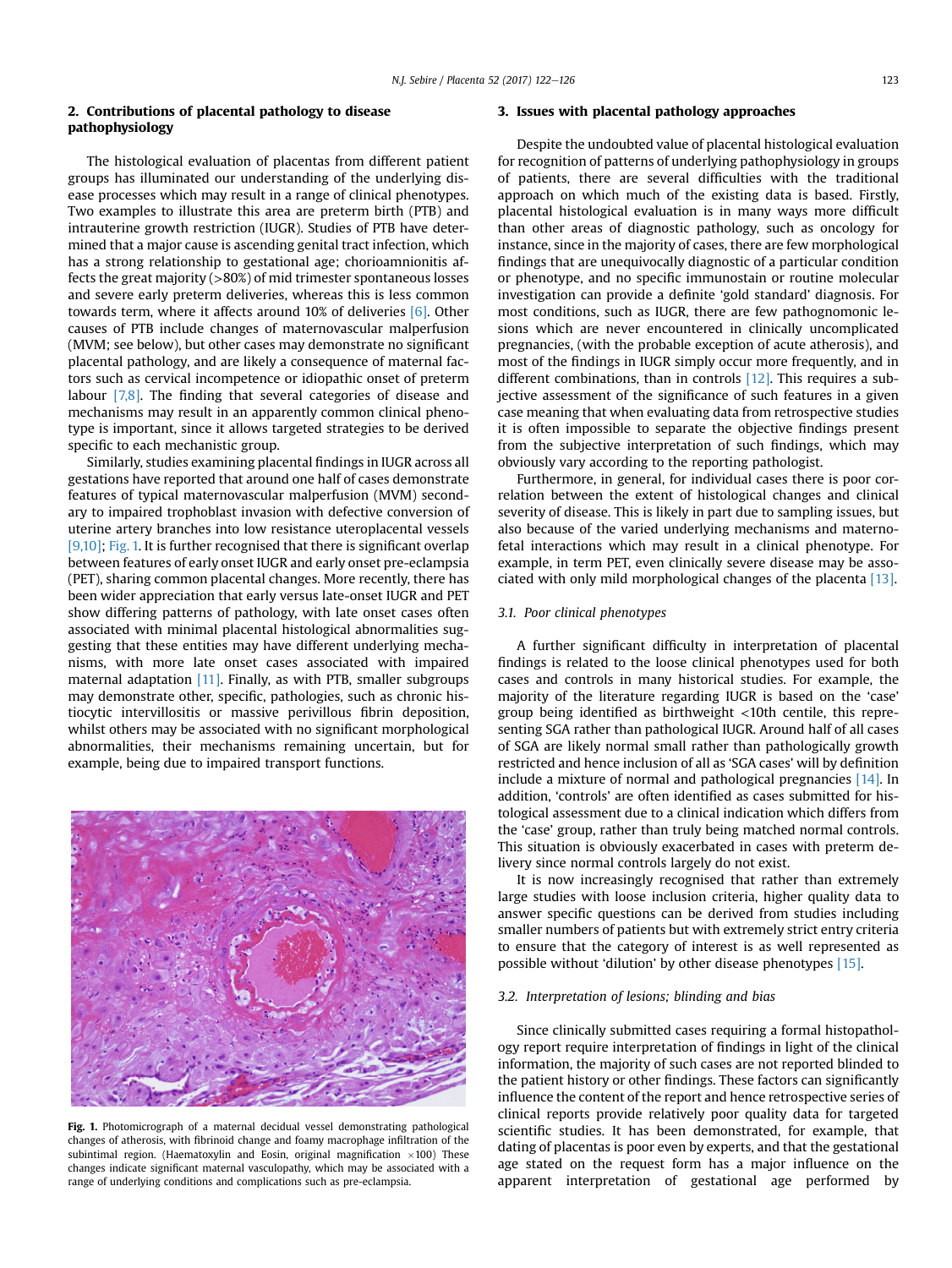pathologists, regardless of the histological content of the section  $[16]$ . This lack of blinding when reporting is therefore associated with significant inherent bias in interpretation and for scientific studies it is essential identification of findings is performed without knowledge of other information, and areas of interpretation should be clearly distinguished from observations of fact.

Furthermore, for optimal determination of clinical significance of features it is important that placentas are examined from an unselected population so as to ensure both representation of the spectrum of cases with normal outcome, and also to avoid artificially weighting to sample in favour of pathology. A large study in Cambridge, United Kingdom, examined all placentas from a completely unselected population of >1000 low risk pregnancies delivering at or near term [\[17,18\].](#page-4-0) All placentas were examined and sampled by trained technicians according to a standard protocol and the sections were reviewed by two pathologists with no clinical information other than study number. In this way, it is possible to calculate odds ratios for associations of patterns of placental pathology and specific outcomes, in a similar way to case control studies, but importantly, such an approach also allows calculation of other 'test' characteristics such as sensitivity and specificity for specific histological findings.

This approach provides an interesting perspective on certain features. For example, villitis of unknown etiology (VUE) was present in around 3% of normal term controls compared to around 10% of those complicated by pregnancy induced hypertension (PIH), giving an odds ratio of around three, consistent to that derived from previous case-control studies and confirming an association between this histological feature and this complication. However, since normal deliveries uncomplicated by PIH were far more frequent than cases with PIH, in an unselected population, the finding of a placenta with VUE has a >92% chance of being an incidental finding from a delivery with no PIH, indicating that interpretation of the significance of findings such as VUE in individual cases is difficult  $[18]$ . Datasets that preferentially receive placentas from complicated pregnancies, corresponding to most clinical units, will therefore by definition tend to overemphasise the perceived importance of features compared to datasets examining placentas from consecutive unselected deliveries.

#### 4. Future role of placental pathology assessment

Despite all of the caveats noted above regarding interpretation, there remain important roles for placental histological evaluation for research purposes. First, these morphology-based assessments can be used to broadly categorise the underlying mechanisms associated with clinical phenotypes, such as features of uteroplacental malperfusion versus chronic histiocytic intervillositis in IUGR for example. Such classifications have significant impact on understanding the impact of interventions and may be used to better stratify future patient management [\[19\]](#page-4-0). Secondly, this approach will allow increasingly specific determination of phenotypic-pathological correlation. For example, the recognition that placental histological findings in pre-eclampsia vary according to the gestational age at presentation has significantly contributed to the current concept of early onset versus late onset disease representing overlapping, but likely fundamentally different, pathophysiological mechanisms related to placental implantation and maternal adaptation respectively [\[20\]](#page-4-0).

Nevertheless, to ensure the continued usefulness of morphological, and other, placental evaluation to obstetric medicine requires stringent adherence to the following principles. First, the underlying clinical phenotypes of recruited populations must be extremely well-defined and homogenous; for example, it is unacceptable to report on cohorts of placentas from deliveries which are simply defined as 'SGA', which comprise heterogenous groups of both constitutionally small infants and a range of different pathologies. What is required are smaller cohorts but with tightly defined inclusion criteria, (for example early onset IUGR defined as serial confirmation of impaired fetal growth associated with abnormal uterine and umbilical Doppler flow profiles at  $24-30$ weeks of gestation with or without abnormal maternal serum markers such as PAPP-A). Secondly, there must be use of reproducible and accurate classifications for histological findings to minimise subjective variations in interpretation of features. Initiatives such as the recent Amsterdam Placental Consensus Meeting and associated publications will contribute positively to this area [\[21\].](#page-4-0) Thirdly, it is essential that for all research studies, in contrast to clinical reporting, pathologists evaluating placental findings are blinded to the clinical information; ideally blinded to all clinical information not just which group a case belongs to, in order to remove unconscious bias. Retrospective reviews of non-blinded clinical series, whilst providing some useful information, have significant potential for bias and should not be equated with dedicated research cohorts. Finally, the optimal solution would be to, in addition, have a range of novel objective tests for 'pathologies' and their significance rather than sole reliance on subjective interpretation by experts.

#### 5. Future novel approaches

The recognition that interpretation of the significance of various histological findings in individual cases is difficult for the reasons stated above, in conjunction with the lack of direct functional assessment by traditional morphological examination has led to recent interest in development of novel laboratory based approaches to placental evaluation, which will likely have significant future impact on the field.

The main enablers have been recent technological advances in areas of 'discovery based science', particularly genomics, tran-scriptomics, proteomics and metabolomics [\[22\].](#page-4-0) These techniques allow generation of large amounts of data from which novel insights may be obtained without the need for individual hypothesis testing. Since these areas remain in their infancy, particularly with regard to application to the placenta, there remain several practical difficulties in their use, not least in the area of bioinformatics for evaluation of the significance of findings. Nevertheless, these issues are tractable and such approaches are already contributing to our understanding of placental disease. For example, studies examining placental RNA expression profiling (transcriptomics) have reported characteristic expression patterns associated with IUGR with abnormal umbilical artery Doppler waveforms, [\[23,24\].](#page-4-0) Similarly, studies examining umbilical cord blood samples have reported changes in metabolic profiles (metabolomics) which allow separation of pathological IUGR from other infant groups with a high degree of accuracy [\[25,26\]](#page-4-0). Such findings will not only provide the potential for improved diagnostic testing but also significantly contribute to the understanding of the pathogenesis and mechanisms of such diseases.

However, these novel techniques are associated with additional technical issues which need to be addressed, especially around placental sampling and interpretation. These include determination of the exact anatomical site of samples obtained, their timing in relation to delivery, and the effects of antenatal and intrapartum factors such as mode of delivery. The placental transcriptome has now been described, with significant intraplacental variation between different areas of the parenchyma [\[27,28\].](#page-4-0) There are clear alterations in profile between maternal, parenchymal and chorionic plate areas [\[29\],](#page-4-0) and proteomic studies suggest differences between superficial and deeper, and peripheral and central, areas of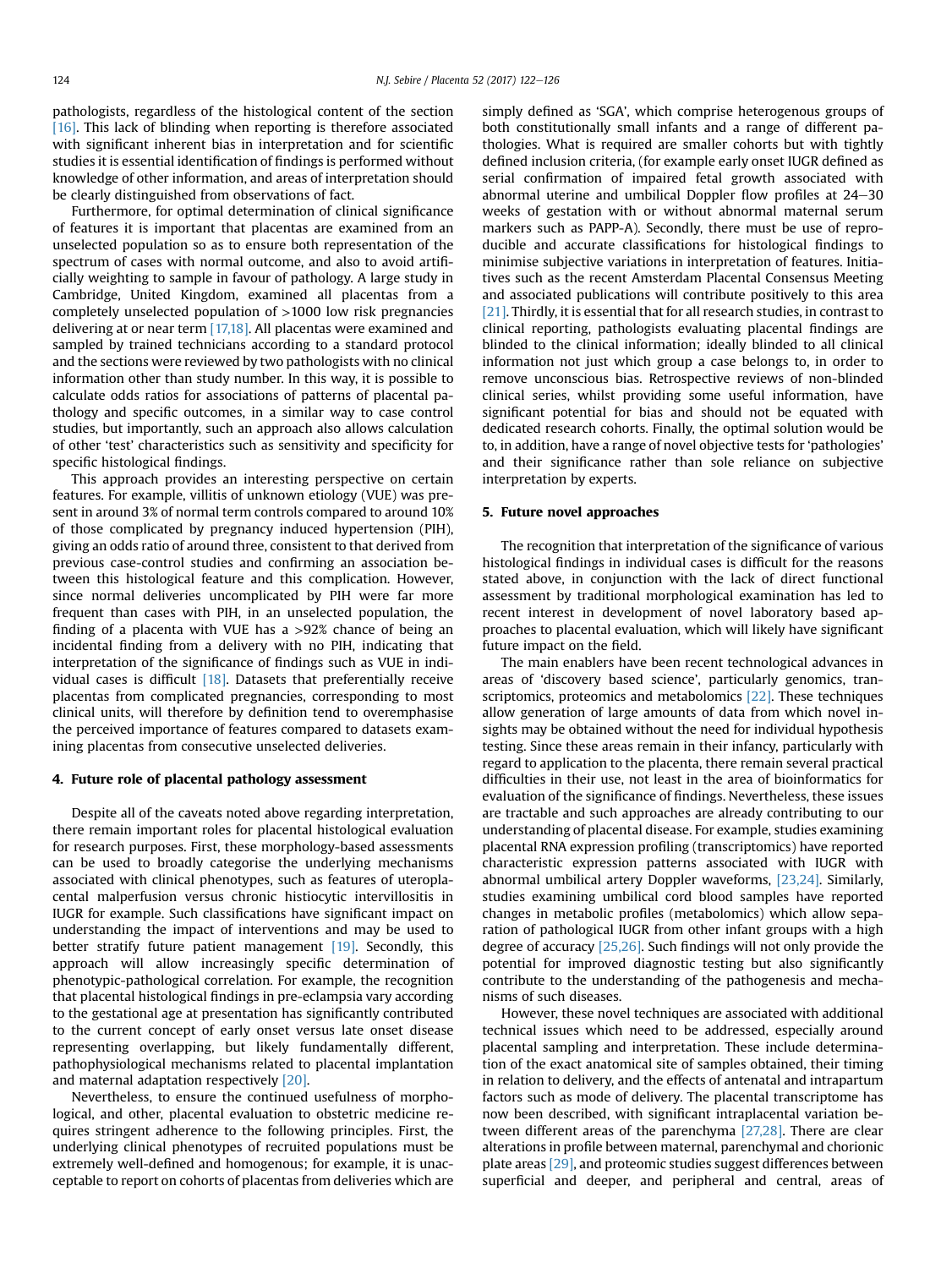<span id="page-3-0"></span>

Fig. 2. Illustrative example demonstrating the different proportion of proteins involved in various biological process that are detected from the same placental parenchymal sample treated identically but using only different protein extraction protocols. (A&B) [\[30\]](#page-4-0).



Fig. 3. Principle component analysis to assess the distribution of free peptide ions in sample groups according to post-delivery interval showing areas of maximum variation within the data. There is a clear demarcation between control  $(0-12 h)$  and 72 h, similarity amongst 48 h samples but with marked variation due to other factors in all groups. OC samples clustered closely, indicating excellent technical quality assurance [\[31\].](#page-4-0)

parenchyma [\[30\]](#page-4-0). Such new methodologies require evaluation for comparative studies since it is recognised that technical aspects, such as variation in protein extraction protocol used, can affect results[\[30\]](#page-4-0); Fig. 2. Furthermore, there is to date little data regarding the effects of storage interval (time from delivery to sampling) on the transcriptome, metabolome or proteome. It is well recognised that for optimal RNA extraction, placental tissue should be snap frozen or placed in RNA protection medium as soon as possible, and ideally within 30 min of delivery [5], but the effect of longer intervals on other aspects such as proteomic profile remain to be established, although initial data suggest potential significant effects Fig. 3; [\[31\].](#page-4-0) Finally, once the use of such techniques is optimised for application to archival FFPE samples, the vast archives of existing clinical samples may be available allowing novel insights previously not possible from such specimens [\[32\].](#page-4-0)

#### 6. Summary

Traditional approaches of morphological placental examination have significantly contributed to our understanding of many pregnancy related diseases, and this technique will continue to contribute. However, for further future progress there is a need for high quality, well phenotyped tissue collections, with blinded assessment using consensus criteria. It is likely that novel discovery-based approaches will significantly change the concept of how placental disease is investigated, making tissue sampling even more important across a wide range of pregnancy-related diseases. This will be associated with more stringent conditions for placental evaluation and sampling, including strict definitions of sample site and interval post-delivery, the effects of which will vary depending on the precise assays and methodologies used. Based on these trends, the placenta is likely to provide increasing insights into obstetric-related disease pathophysiology for many years to come.

#### Acknowledgement

Presented at the 2015 Global Pregnancy Collaboration (CoLab) conference in Oxford, England. The Global Pregnancy Collaboration is part of the Pre-eclampsia-Eclampsia Monitoring, Prevention & Treatment (PRE-EMPT) initiative funded by the University of British Columbia, a grantee of the Bill & Melinda Gates Foundation.

#### References

- [1] [C. Langston, C. Kaplan, T. Macpherson, E. Manci, K. Peevy, B. Clark, C. Murtagh,](http://refhub.elsevier.com/S0143-4004(16)30096-0/sref1) [S. Cox, G. Glenn, Practice guideline for examination of the placenta: developed](http://refhub.elsevier.com/S0143-4004(16)30096-0/sref1) [by the placental pathology practice guideline development task force of the](http://refhub.elsevier.com/S0143-4004(16)30096-0/sref1) [college of american pathologists, Arch. Pathol. Lab. Med. 121 \(1997\) 449](http://refhub.elsevier.com/S0143-4004(16)30096-0/sref1)-[476](http://refhub.elsevier.com/S0143-4004(16)30096-0/sref1).
- [2] Tissue pathway for histopathological examination of the placenta. [http://](http://www.rcpath.org/publications-media/publications/datasets/tissue-pathway-placenta) [www.rcpath.org/publications-media/publications/datasets/tissue-pathway](http://www.rcpath.org/publications-media/publications/datasets/tissue-pathway-placenta)[placenta](http://www.rcpath.org/publications-media/publications/datasets/tissue-pathway-placenta).
- [3] [K.T. Chang, Examination of the placenta: medico-legal implications, Semin.](http://refhub.elsevier.com/S0143-4004(16)30096-0/sref3) [Fetal Neonatal Med. 19 \(2014\) 279](http://refhub.elsevier.com/S0143-4004(16)30096-0/sref3)-[284](http://refhub.elsevier.com/S0143-4004(16)30096-0/sref3).
- [4] [C.C. Sun, V.O. Revell, A.J. Belli, R.M. Viscardi, Discrepancy in pathologic diag](http://refhub.elsevier.com/S0143-4004(16)30096-0/sref4)[nosis of placental lesions, Arch. Pathol. Lab. Med. 126 \(2002\) 706](http://refhub.elsevier.com/S0143-4004(16)30096-0/sref4)-[709](http://refhub.elsevier.com/S0143-4004(16)30096-0/sref4).
- [5] [G.J. Burton, N.J. Sebire, L. Myatt, D. Tannetta, Y.L. Wang, Y. Sadovsky, A.C. Staff,](http://refhub.elsevier.com/S0143-4004(16)30096-0/sref5)